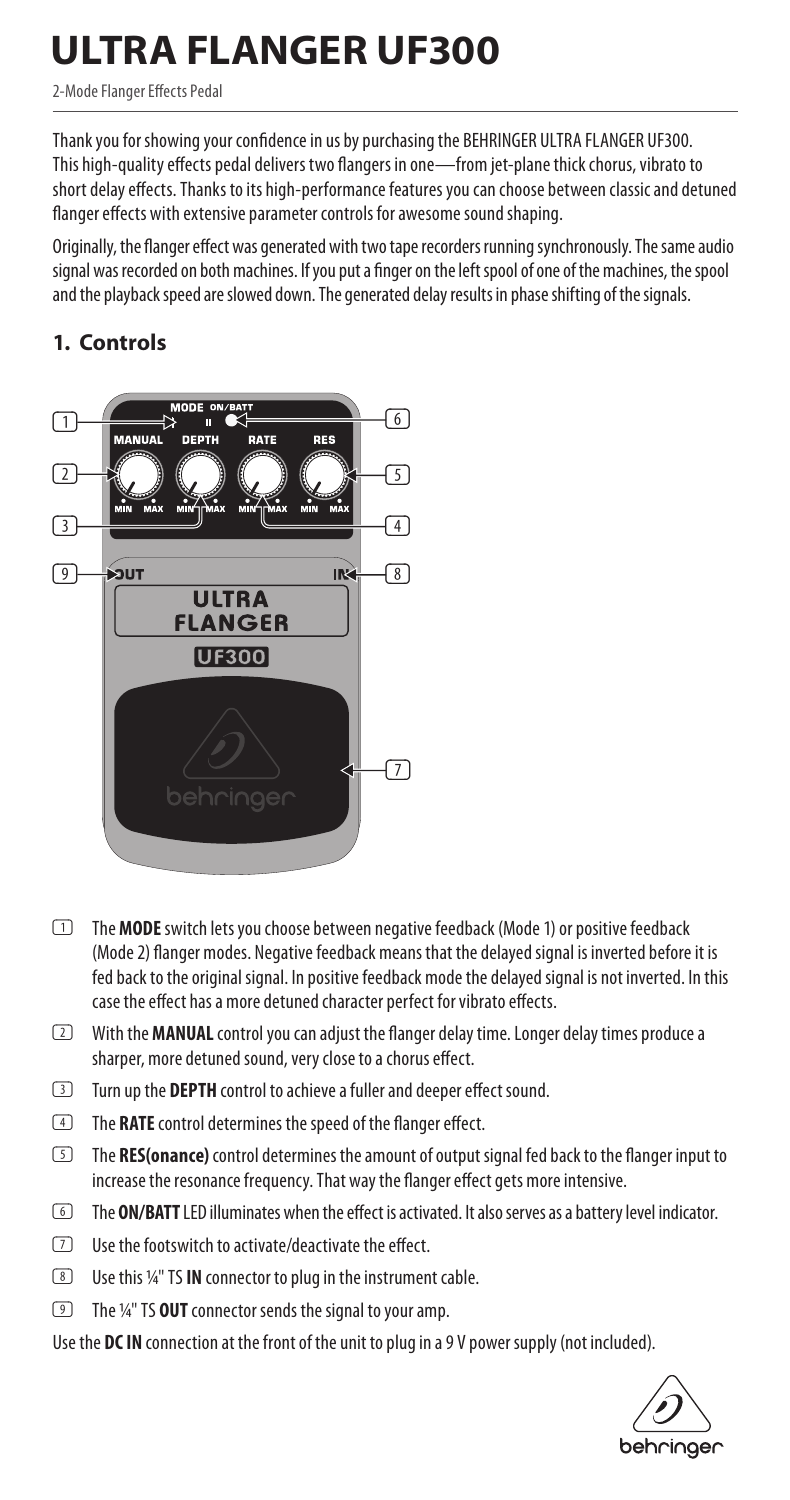The **BATTERY COMPARTMENT** is located underneath the pedal cover. To install or replace the 9 V battery, press the hinges with a ballpen and remove the pedal cover. Be careful not to scratch the unit.

**◊ The UF300 has no on/off switch. As soon as you insert the jack into the in connector, the UF300 begins running. When not using the UF300, remove the jack from the in connector. This extends the life of the battery.**

The **SERIAL NUMBER** is located at the bottom.

#### **2. Safety Instructions**

Do not use near water, or install near heat sources. Use only authorized attachments/accessories. Do not service product yourself. Contact our qualified servicing personnel for servicing or repairs, especially when power supply cord or plug is damaged.

#### **3. Warranty**

Please register your new BEHRINGER equipment right after your purchase by visiting http://behringer.com and read the terms and conditions of our warranty carefully.

#### **4. Specifications**

| In                      |                           |
|-------------------------|---------------------------|
| Connector               | $\frac{1}{4}$ " TS        |
| Impedance               | 500 kΩ                    |
| <b>Out</b>              |                           |
| Connector               | 1⁄4" TS                   |
| Impedance               | 1 k Ω                     |
| <b>Power Supply</b>     |                           |
|                         | 9 V= = , 100 mA regulated |
| <b>BEHRINGER PSU-SB</b> |                           |
| USA/Canada              | $120 V - 60 Hz$           |
| U.K./Australia          | 240 V~, 50 Hz             |
| China/Korea             | 220 V~, 50 Hz             |
| Europe                  | 230 V~, 50 Hz             |
| Japan                   | $100 V - 50 - 60 Hz$      |
|                         |                           |

| Power connector                              | 2 mm DC jack,<br>negative center                           |
|----------------------------------------------|------------------------------------------------------------|
| <b>Battery</b>                               | 9 V type 6LR61                                             |
| Power consumption                            | 30 mA                                                      |
| <b>Physical/Weight</b>                       |                                                            |
| <b>Dimensions</b><br>$(H \times W \times D)$ | approx. 2 1/8 x 2 3/4 x 4 4/5"<br>approx. 54 x 70 x 123 mm |
| Weight                                       | approx. 0.73 lbs / 0.33 kg                                 |

BEHRINGER is constantly striving to maintain the highest professional standards. As a result of these efforts, modifications may be made from time to time to existing products without prior notice. Specifications and appearance may therefore differ from those listed or shown.

TECHNICAL SPECIFICATIONS AND APPEARANCES ARE SUBJECT TO CHANGE WITHOUT NOTICE AND ACCURACY IS NOT GUARANTEED. BEHRINGER IS PART OF THE MUSIC GROUP (MUSIC-GROUP.COM). ALL TRADEMARKS ARE THE PROPERTY OF THEIR RESPECTIVE OWNERS. MUSIC GROUP ACCEPTS NO LIABILITY FOR ANY LOSS WHICH MAY BE SUFFERED BY ANY PERSON WHO RELIES EITHER WHOLLY OR IN PART UPON ANY DESCRIPTION. PHOTOGRAPH OR STATEMENT CONTAINED HEREIN. COLORS AND SPECIFICATIONS MAY VARY FROM ACTUAL PRODUCT. MUSIC GROUP PRODUCTS ARE SOLD THROUGH AUTHORIZED FULLFILLERS AND RESELLERS ONLY. FULLFILLERS AND RESELLERS ARE NOT AGENTS OF MUSIC GROUP AND HAVE ABSOLUTELY NO AUTHORITY TO BIND MUSIC GROUP BY ANY EXPRESS OR IMPLIED UNDERTAKING OR REPRESENTATION. THIS MANUAL IS COPYRIGHTED. NO PART OF THIS MANUAL MAY BE REPRODUCED OR TRANSMITTED IN ANY FORM OR BY ANY MEANS, ELECTRONIC OR MECHANICAL, INCLUDING PHOTOCOPYING AND RECORDING OF ANY KIND, FOR ANY PURPOSE, WITHOUT THE EXPRESS WRITTEN PERMISSION OF MUSIC GROUP IP LTD. ALL RIGHTS RESERVED. © 2012 MUSIC Group IP Ltd. Trident Chambers, Wickhams Cay, P.O. Box 146, Road Town, Tortola, British Virgin Islands